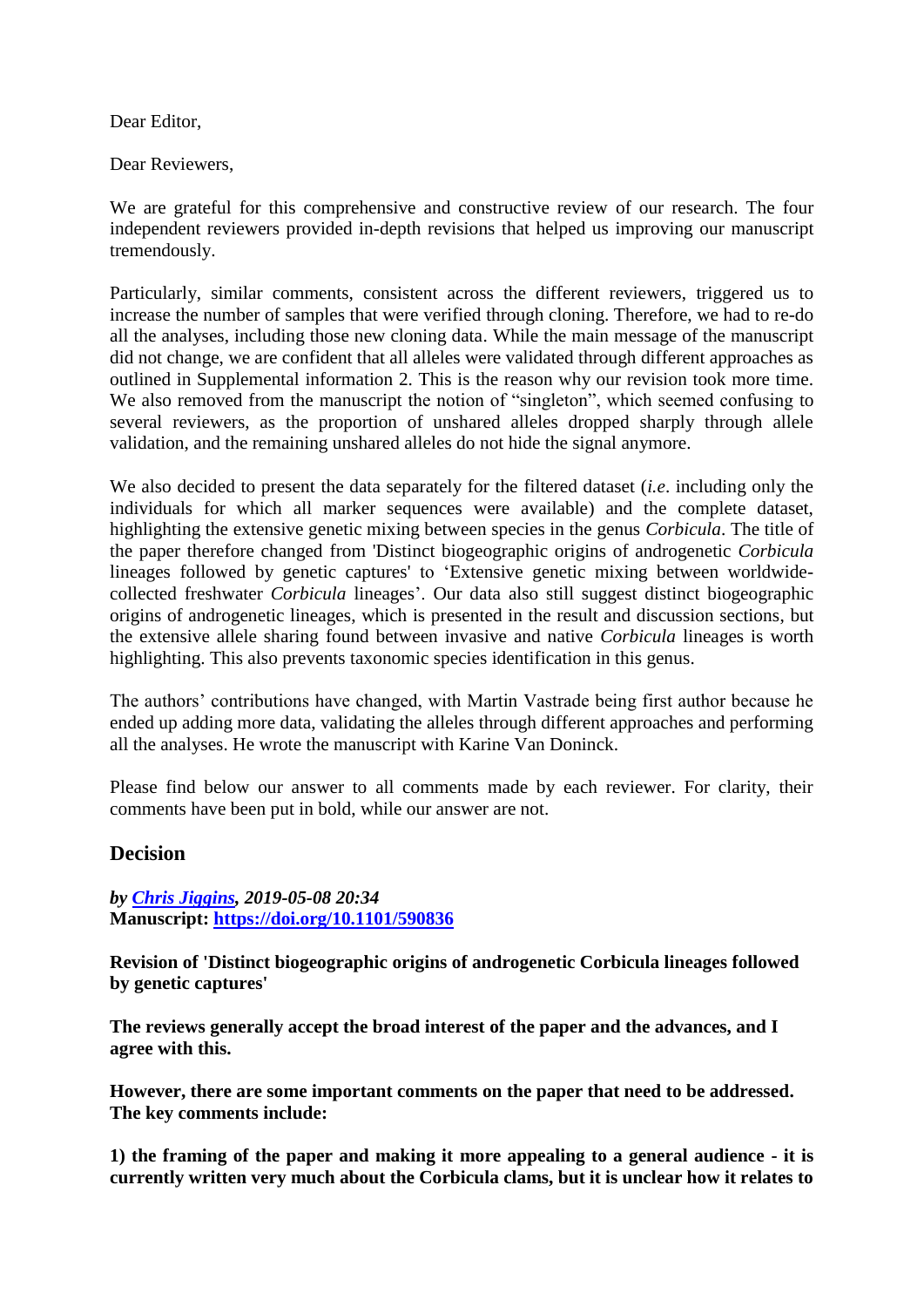**evolutionary processes on other organisms. This needs work both in the introduction and perhaps also in the conclusions - how does the unique reproductive mode affect the genetic variation in these organisms compared to other systems?**

We agree with this comment. The evolutionary context of androgenesis was developed in the present manuscript, both in the introduction (lines 45 - 74) and discussion (lines 685 - 689).

#### **2) Clear statement of the hypotheses being tested. This is particularly important - the final paragraph of the introduction focusses on methods used (i.e. Haplowebs) but does not really outline what the paper is trying to test. Could there be a list of specific hypotheses laid out in this paragraph?**

Our final paragraph in the introduction (lines 178 - 192) was indeed re-written to highlight the aim of this manuscript before presenting the novelty of the method.

#### **3) Clarify nomenclature such as 'egg parasitism' -I agree with the reviewer that this seems a misleading term and request that a better term is devised.**

We have explained in the introduction (lines  $64 - 66$ ) why egg parasitism occurs in an androgenetic system. We hope it is now clear why this term is used (also in the literature on androgenesis). We added the reference Lethonen *et al.* 2013 which clearly explains this term.

#### **4) Better clarify what is novel in this paper relative to previous work on the same system. There are a number of references to previous studies but it should be clarified which data comes from previous papers (and if published data are not included why was this the case) and which questions can be addressed here that were not addressed before. More specifically, what exactly is novel here apart from the use of a web-based method of analysis.**

We decided to change the title of the paper for this reason, highlighting the novel results of this research. In the introduction (lines 185 - 186) we emphasize the novelty of our analysis which allows us to show for the first time the **extensive** mixing between species in this genus, the sharing of alleles between native and invasive *Corbicula* lineages and the distinct biogeographic origins of the invasive lineages. The abstract, the results and the discussion were also adapted to highlight the novelty of our findings compared to previous work. The inclusion of data from previous researches was only made when the raw data (chromatograms) were available, allowing us to check the exact sequence and to analyse a strong, complete dataset.

#### **I am also concerned about some of the methodological questions raised by reviewers. How many clones were sequenced per individual and why were triploid allele patterns not detected - is this just because too few clones were sequenced. Also clarify the 'remove singletons' option in the Haploweb program. Why were singletons removed?**

Details on the cloning methods were added in Supplemental Information 2: between 20 and 30 clones were sequenced for each individual. Triploid patterns were detected and are presented in Table S2 and S3, the three alleles were considered in the allele sharing analysis. This point is also developed in Supp. Info. 2. The singletons were not removed from the new analyses. Previously singletons (unshared alleles) occurred in high proportion hiding the informative alleles. However, the number of singleton alleles have dropped dramatically through allele validation and the remaining unshared alleles do not hide the signal anymore. The haploweb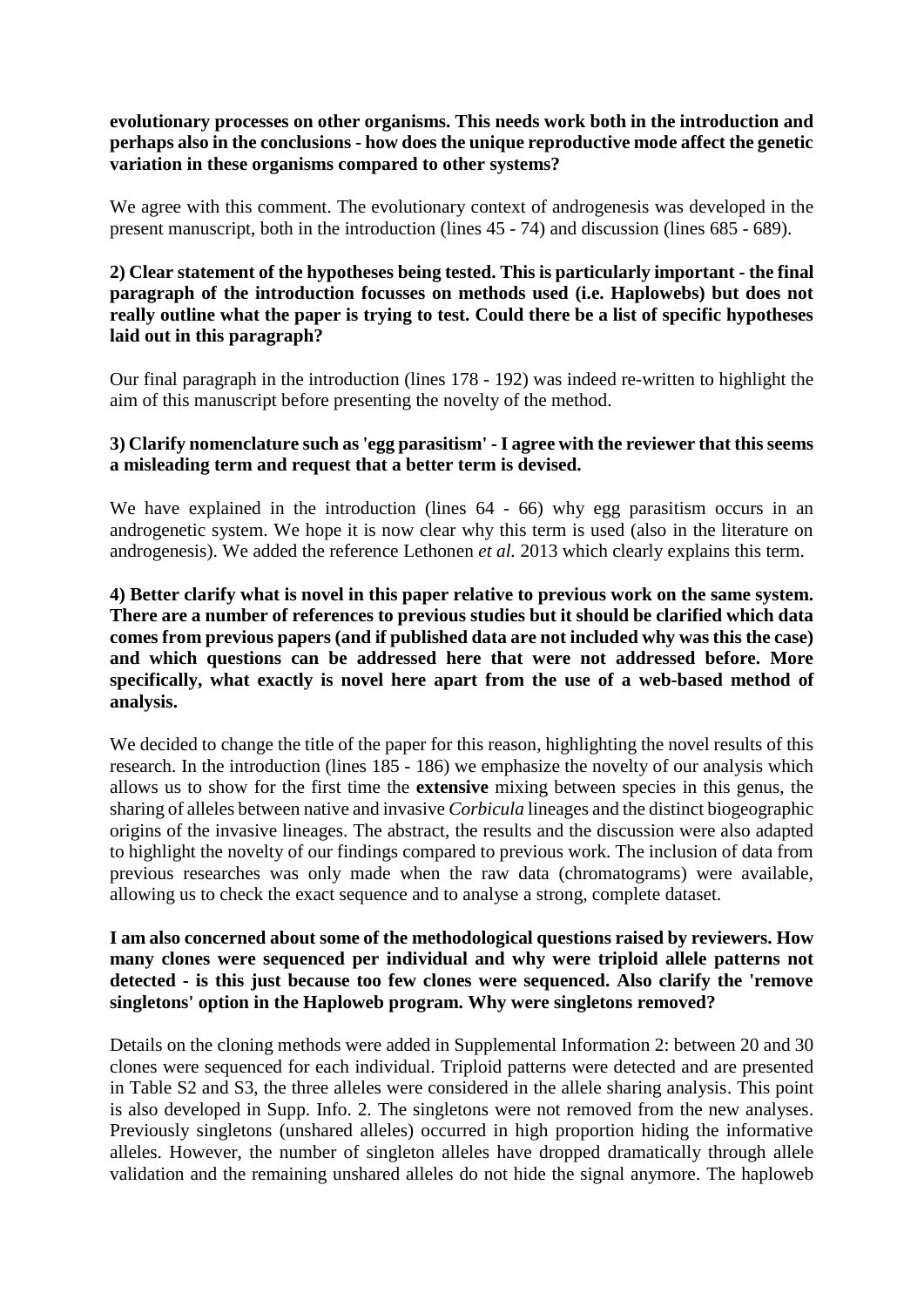analyses was performed twice, once on the entire dataset (n=359 in total but with sequences lacking for many individuals for at least one marker) and once on the filtered dataset, including only individuals for which all four markers were available (n=141). Haplowebs on filtered data being easier to interpret, they are included in the main text (Fig. 2) while haplowebs done on the complete dataset are presented in supp. Data (Fig. S2).

#### **There are a large number of additional minor suggestions that should be addressed in the reviews.**

**Subject to addressing these points I think the manuscript is appropriate for a recommendation.** 

**Additional requirements of the managing board:** 

**As indicated in the 'How does it work?' section and in the code of conduct, please make sure that:** 

**-Data are available to readers, either in the text or through an open data repository such as Zenodo (free), Dryad (to pay) or some other institutional repository. Data must be reusable, thus metadata or accompanying text must carefully describe the data. -Details on quantitative analyses (e.g., data treatment and statistical scripts in R,** 

**bioinformatic pipeline scripts, etc.) and details concerning simulations (scripts, codes) are available to readers in the text, as appendices, or through an open data repository, such as Zenodo, Dryad or some other institutional repository. The scripts or codes must be carefully described so that they can be reused.** 

**-Details on experimental procedures are available to readers in the text or as appendices.** 

**-Authors have no financial conflict of interest relating to the article. The article must contain a "Conflict of interest disclosure" paragraph before the reference section containing this sentence: "The authors of this preprint declare that they have no financial conflict of interest with the content of this article." If appropriate, this disclosure may be completed by a sentence indicating that some of the authors are PCI recommenders: "XXX is one of the PCI XXX recommenders."**

# **Reviews**

#### *Reviewed by Arnaud Estoup, 2019-04-18 09:54*

**The questions addressed in the paper by Etoudy et al. are of high interest and refers to an evolutionary topic of general interest. The dataset is impressing and the statistical treatments (based on previously published methodological frameworks) are innovative and insightful in the complex context of worldwide Corbiculata genetic variation. The paper brings new insights into the biogeographic origins of androgenetic Corbicula lineages, both in the native and invasive ranges of the species. I believe that this work deserves publication and recommendation in PCI EvolBiol.**

**I feel however that the ms could (should) be improved on different aspects to make it (even) more interesting and readable (especially for non-expert readers). I propose that the authors consider the following comments (four major points followed by a number of minor points) to improve their ms.**

**1/ The study context has been nicely formalized in the Introduction section which I globally like very much. I feel however that the addition of a (very first) general section**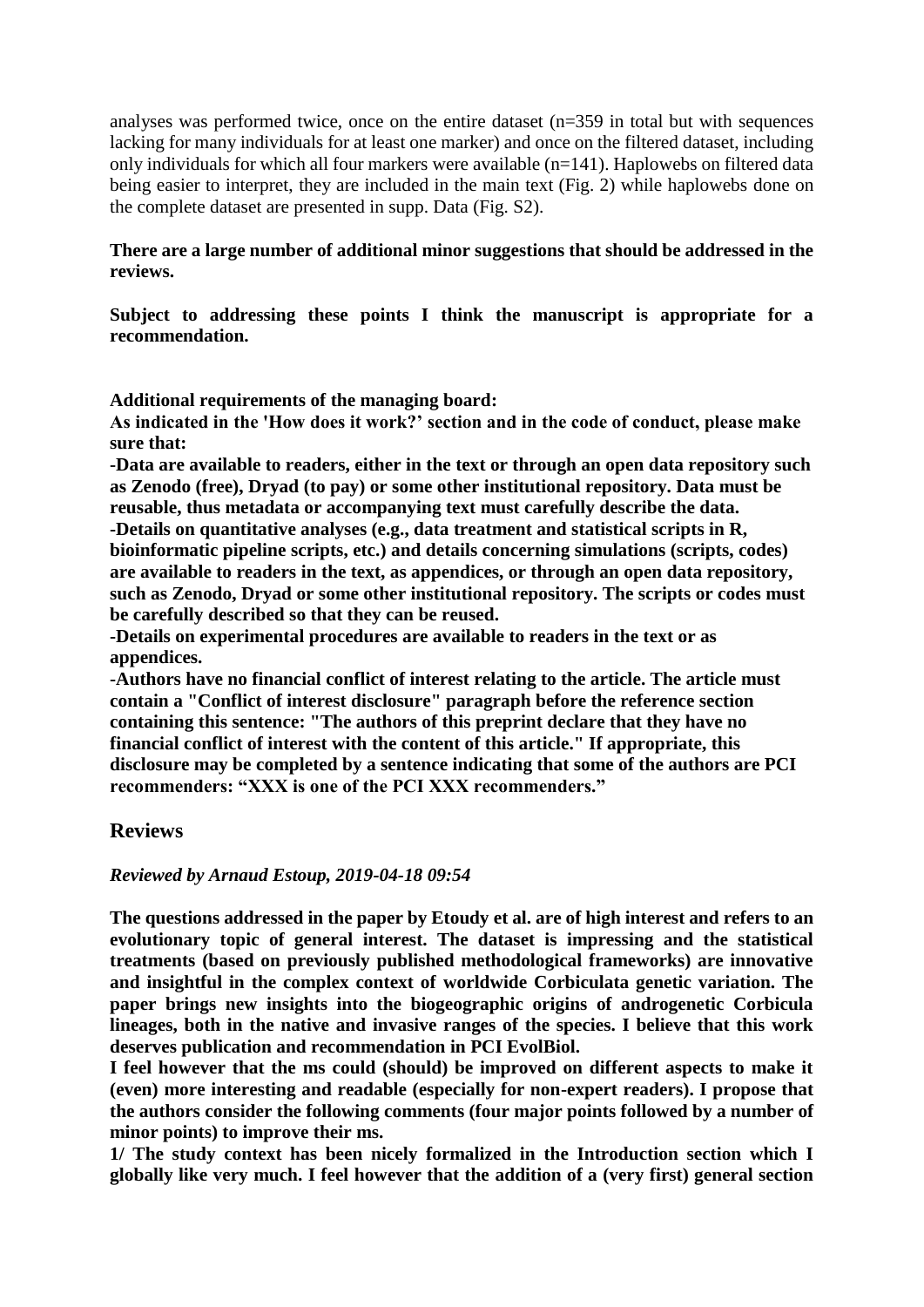**about variation in sexual systems with a particular emphasis on the rare and intriguing androgenetic reproduction system would give a more generic perspective to this work; see for instance Rey O, Facon B, Foucaud J, Loiseau A, Estoup A. 2013 Androgenesis is a maternal trait in the invasive ant Wasmannia auropunctata. Proc R Soc B 280: 20131181. http://dx.doi.org/10.1098/rspb.2013.1181.**

A more general section was indeed lacking in our introduction and has been added (lines 45 - 74). We thank Arnaud Estoup for this suggestion, providing now the general context of our system, which is important for non-expert readers.

**2/ The Results section is difficult to read especially for non-expert readers. The authors should change its structure to make it easier to read. At the moment results include too many details that are presented somewhat as a list which "submerges" the reader. Try to follow a kind of two-step presentation. For each result section, start first by describing "the big picture" of the results so that readers get the main message(s). Then you can go into details that might be of importance for specialist readers.**

We re-wrote the result section entirely and followed the recommendations of this reviewer, distinguishing the details from the main message. We hope it is easier to read in the present version.

**The illustrations (i.e. figures) that should be kept in the main text should preferentially correspond to those that integrate results on multiple-loci. Concretely, keep Fig 1 (cited from the introduction which is fine to me), then keep Fig 3 and add Fig S3 in the main text, as the two later figures provide some nice synthetic summaries/illustrations of results. You might also include in the main text one figure of the locus-haploweb treatments (choose the "best" locus), but other locus-haploweb figures are redundant in what they show and should be hence included in the Supplementary Materials.**

**(see below for presentation details of the figures that should be improved to make them easier to interpret)**

We agree with the redundancy of the different haplowebs in the previous version. However, the latest analyses have revealed some interesting differences between the markers. Moreover, the haplowebs are key to understand the Field for Recombination (FFR) delimitation and the introgressions or allele sharing between them. We therefore decided to keep them in the main text of this revised manuscript that highlights this extensive genetic mixing. We however did the haploweb analyses twice, on the complete dataset (n=359 in total but with many individuals lacking at least one marker) and on the filtered dataset, including only individuals for which all four markers are available (n=141). Both haplowebs gave similar results but the filtered dataset is easier to interpret and included in the main text (Fig. 2) while the other haplowebs are presented in supp. data (Fig. S2).

# **3/The discussion section is nice. My only point is that the authors should avoid pointing recurrently to all their tables and figures (see a symptomatic example with lines 403 – 405). This is expected in the Results section but not in the discussion section.**

We agree and we have reduced this recurrent refencing.

**4/ As a last main point I have to say that I am (very) surprized by the absence of triploid molecular signatures in the analysed dataset, a feature which would be expected as indicated by Fig 1b. How do the authors explain that? This point might be evoked somewhere in the Discussion section.**

This is one of the points that made us verify and increase the number of samples that were checked through cloning. Actually, we found triploid signatures, these are given in Table S2-3.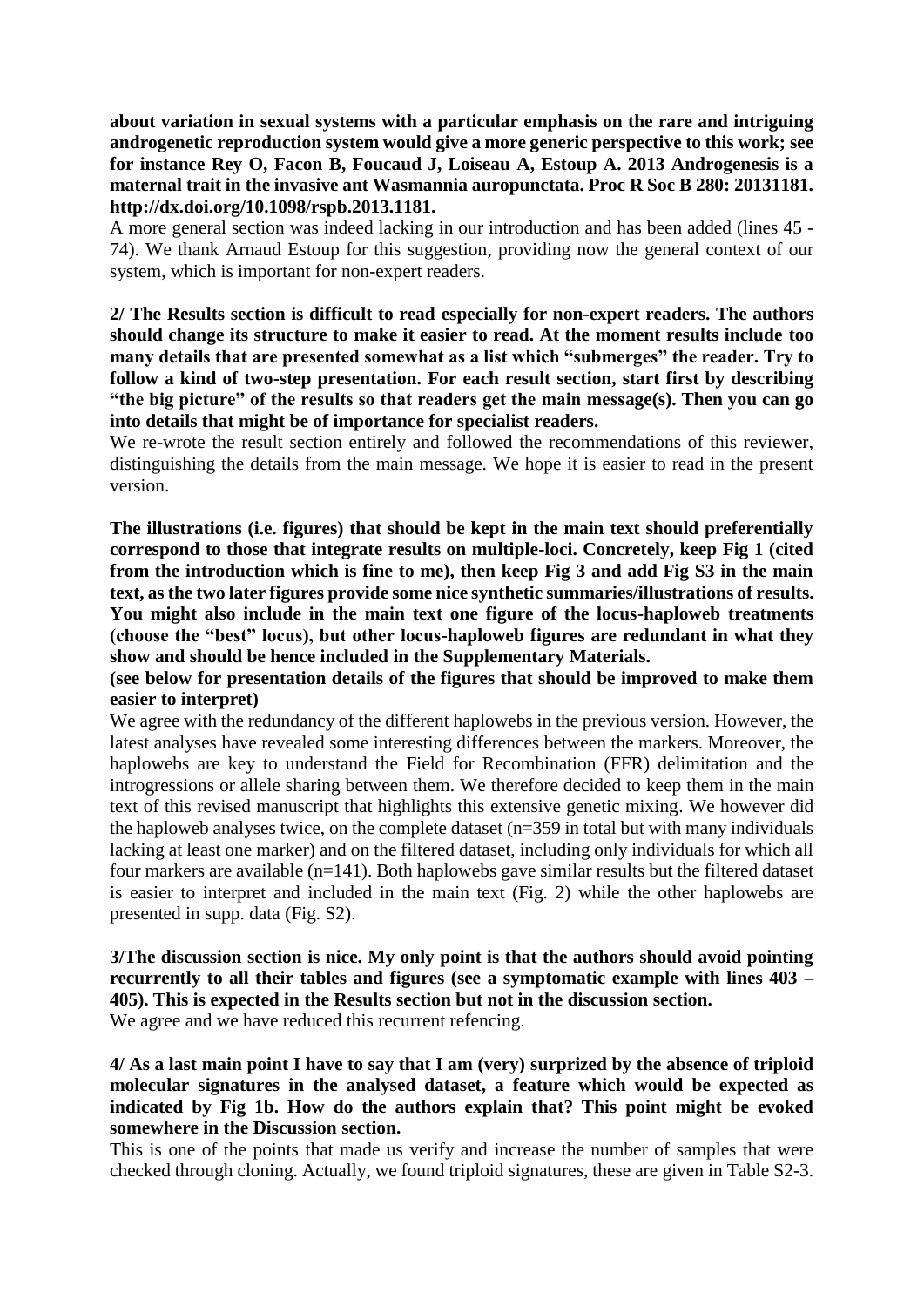Details on the phasing of triploids and how they were included in the analysis were added in Supplemental Information 2.

**Other following points correspond to minor points that might also help improving the ms: - Abstract; L23 "egg parasitism between distinct lineages": please explain what this notion means through a few simple words.**

**Generally speaking, I am not fan of the "egg parasitism" terminology used all over the ms. It is not clear to me why the term "parasistism" is used. The "parasitism" terminology" involves precise biological meanings which do not seem to apply here. I would prefer that you just refer to the genetic/evolutionary mechanism itself (mt or nuclear DNA capture) without referring to "parasitism".**

While egg parasitism is broadly used in the scientific literature on androgenesis, we agree this should not be mentioned in the abstract as it requires additional explanations. However, we included this terminology in the introduction (line 64 - 66) as androgenesis is indeed reported as an egg-based sexual parasitism (see Lethonen *et al.* 2013). This reference was not explicitly quoted in the previous version, we added it.

## **- L61: the reference Schwander & Oldroy 2016 is missing in the reference list.**

Indeed, very important reference. It was added.

**- Figure S1 is great and very useful: refers to it more thoroughly in the material and methods as well as later in the ms (for example in the legends of haploweb figures). Regarding Fig S1 itself: marker of interest => say clearly that it actually means sequence haplotypes. "median-joining network": please explain/specify. "Sharing mutually exclusive pools of alleles" is unclear => please reword and specify. Fields of recombination are clearly delineated by hand which is great: pleased do the same in your illustrations of haploweb-based figures.**

The legend was clarified, and a new reference to this figure was made in the result section (line 351), before the description of the haplowebs, and in the legend of the figures (line 1031 and 1070), to help the reader understand the method and the haplowebs (Figures 2 and S2).

However, the addition of hand-made delimitations of the FFR on the main figure would make it less clear, the colour codes are referring to the delimited clusters (through CoMa or KoT analysis).

#### **- L281: it is not clear from Fig 3 where the sexual lineage C. sandai is located on the figure** Lineages information was added to the figure (currently Figure 4) in the legend of each idiotype. **- L320: "reveal"…really ??? Please reword to tone down this term here.**

This section was completely modified and we did not use "reveal".

**- Check all over the ms if the word "indeed" is really appropriate cf. a very "French – English" wording. Most of the time the sentence is fine without "indeed".**

We have addressed this.

**- L366: Two patterns => evolutionary scenarios might be better.**

We re-phrased this in term of "hypotheses" (line  $641 - 644$ ).

**- L425: "Genetic or Evolutionary" origin would be more appropriate**

There must be a mistake, I cannot see where your comment applies here.

**- Fig 2a,b c: avoid repeating legends – try to delineate fields of recombination by hand to make them more visible.**

The addition of hand-made delimitations of the FFR on the main figure would not make it clearer, we used colour codes instead.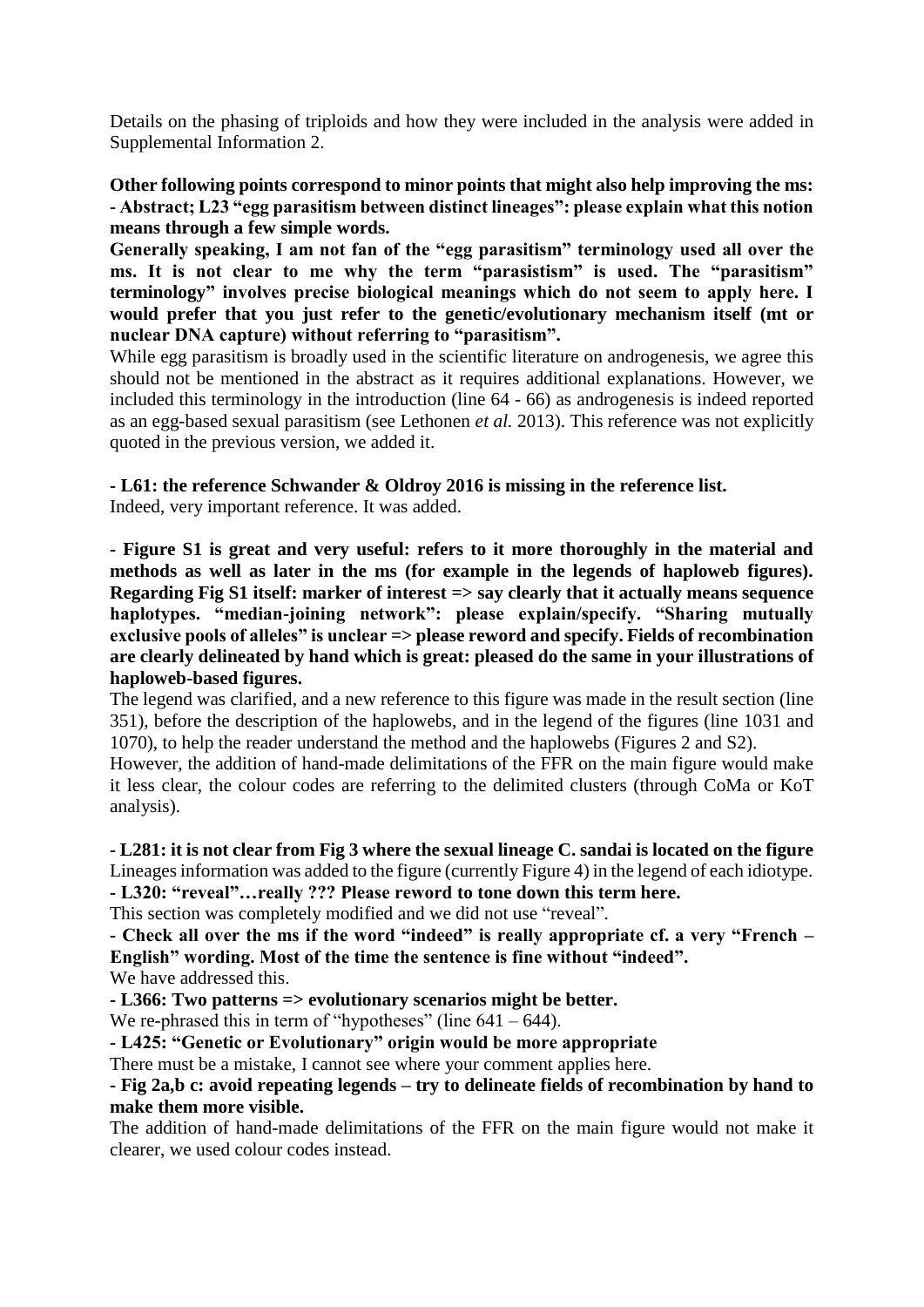#### **- Fig 2c and S2: FFR2 and 4 seem to have the same colour. Use clearly different colour codes for the different FFRs.**

This original figure S2 does not exist anymore.

**- Fig 2d: what means FW ??? Please specify.**

These are the original barcode names of the COI haplotypes of the invasive *Corbicula* lineages. We made it clear in the introduction section (lines 129 - 137).

**- Fig 3: great figure: please add a few important things in the figure. Help readers by specifying in some ways the androgenetic and sexual haplotypes in the figures. Specify the native and invasive haplotypes too. Finally please specify where C. sandai, C. moltkiana, C. fluminalis, and C. African are located in the figure to help readers to following what you mention (recurrently) in the results (and discussion) section.**

Information on the occurrence of sexual and androgenetic lineages was added to each group (or idiotype). The information on the different species was also added, the coloured alleles have been specified (invasive alleles in colour, native alleles in grey). Note this figure was renamed Figure 4.

#### *Reviewed by Simon Henry Martin, 2019-04-29 23:03*

**The authors investigated the origins of androgenetic lineages of Corbicula clams. The origin of a distinct reproductive mode represents a key evolutionary transition, and is of particular relevance in Corbicula because it appears to be associated with increased invasiveness. However, past studies based on one or two markers have failed to pin down the origin of androgenesis. In the present study, the authors analysed sequences of four nuclear markers and COI from several hundred individuals including both invasive androgenetic and native sexual populations. They made use of an analysis of allele pairs in diploids to delineate distinct gene pools and conclude that there are at least three distinct geographic origins of androgenetic lineages. While I think that this study has certainly extended the knowledge of the history of this genus, I have several concerns about core aspects of this study, including the hypotheses tested, conclusions drawn and methodological choices.**

**1. Hypotheses and main conclusions My main issue is that I found the overall message of this paper somewhat ambiguous. Firstly, it should be made clearer in the introduction what question is being addressed, or what hypotheses are being tested. As far as I can tell, the main question is: Does androgenetic reproduction have a single origin or multiple origins in Corbicula? This was not clear to me upon first reading. The first direct description of the two hypotheses, and the expected evidence that would support one or the other, appears deep in the Discussion (line 366-372).**

Our final paragraph in the introduction was indeed written to highlight the novelty of the method, maybe occulting the aims of this manuscript. We have re-written this last paragraph (lines  $178 - 192$ ) outlining the aims of this work and why this specific method of allele sharing was used in the context of the genus *Corbicula*. The main results are the extensive genetic mixing between *Corbicula* species (from both the native and invasive regions) and the distinct biogeographic origins of invasive *Corbicula* lineages, the title has been changed to highlight this extensive allele sharing.

**Immediately after the above statement of hypotheses, the authors seem to claim that the data support the alternative hypothesis of distinct origins of androgenetic lineages.**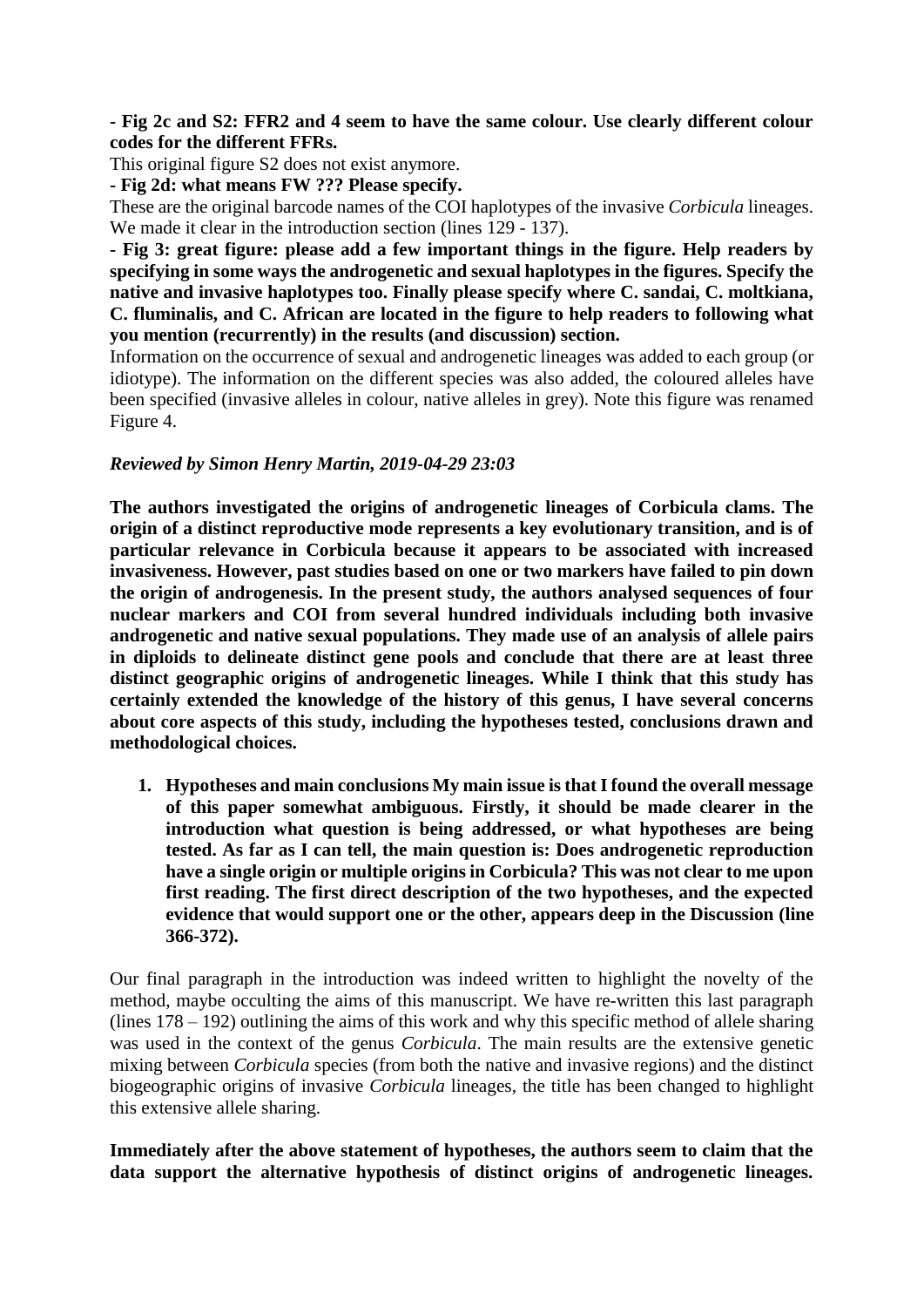**However, they then immediately state (line 374) "While our results do not disentangle the origin of the peculiar reproductive mode of androgenesis in Corbicula, it shows for the first time the distinct biogeographic origins of androgenetic Corbicula lineages [...]".**

**How are the two parts of this statement reconciled? I agree with the first part. Given the extent of hybridisation and 'nuclear capture' in androgenetic lineages (as documented in previous studies and this one). It seems impossible to rule out that there was a single origin of androgenesis followed by nuclear captures that could have wiped out traces of the original ancestry of form C/S for example (at least at the four nuclear markers were used in this study). I am therefore confused by the second part of the above quote - the idea that this study supports "distinct biogeographic origins" of androgenetic lineages. If we cannot rule out the hypothesis of a single origin followed by nuclear capture in certain lineages, how can we accept that there are distinct origins?**

**Perhaps the authors are making a subtle distinction between the (more recent) biogeographic source of a particular invasion and the (possibly older) origin of androgenesis as a reproductive mode. If so, this must be stated more clearly to remove ambiguity. The title might need to change too, as this appears to claim that nuclear captures occurred AFTER distinct origins of androgenetic lineages, rather than nuclear captures simply creating the appearance of distinct origins.**

We agree with this reviewer, there is a distinction between the more recent biogeographic origin of the invasive lineages we found in Europe and America and the origin of androgenesis as reproductive mode in *Corbicula*. This distinction is discussed in the new version of the manuscript (lines  $532 - 535$  and  $577 - 580$ ). Due to nuclear captures, it is very difficult to trace the origin of the reproductive mode. In our manuscript, we highlight two main results: 1) the extensive genetic mixing between freshwater *Corbicula* "species" (from both the native and invasive regions) which prevents the clear identification of taxonomic clusters, 2) the distinct biogeographic origins of invasive *Corbicula* lineages since we were able to identify three different genetic clusters containing invasive lineages (with limited allele sharing between these 3 FFRs). Androgenesis in *Corbicula* results in genetic mixing between distinct lineages, therefore blurring their delimitations, but since the origins of the invasive lineages appear recent, we still observed a signal of distinct origins (as discussed lines 532 – 535). We have highlighted in the title of the revised manuscript this extensive genetic mixing rather than the distinct biogeographic origins, but both results are important in this study.

**1. Exclusion of singletons Singleton alleles were excluded as they "are not informative about allele-sharing". This lead to a huge amount of data being disregarded: nearly 90% of sequences in the case of the atps gene, including all Rlc and Indonesian individuals. Singletons might not be indicative of sharing of identical alleles, but their genetic distances from other alleles are still informative about ancestry. A more quantitative approach that considers all haplotypes and the genetic distances among them would surely add power, and potentially reveal additional sharing of highly-similar (but not identical) haplotypes between sexual and androgenetic lineages. I think it is important to at least show that inclusion of these singleton alleles would support and not contradict the main patterns found using the limited number of shared identical haplotypes.**

We agree with that comment. Singletons were not removed anymore in the new analyses. Previously singletons (unshared alleles) occurred in high proportion hiding the informative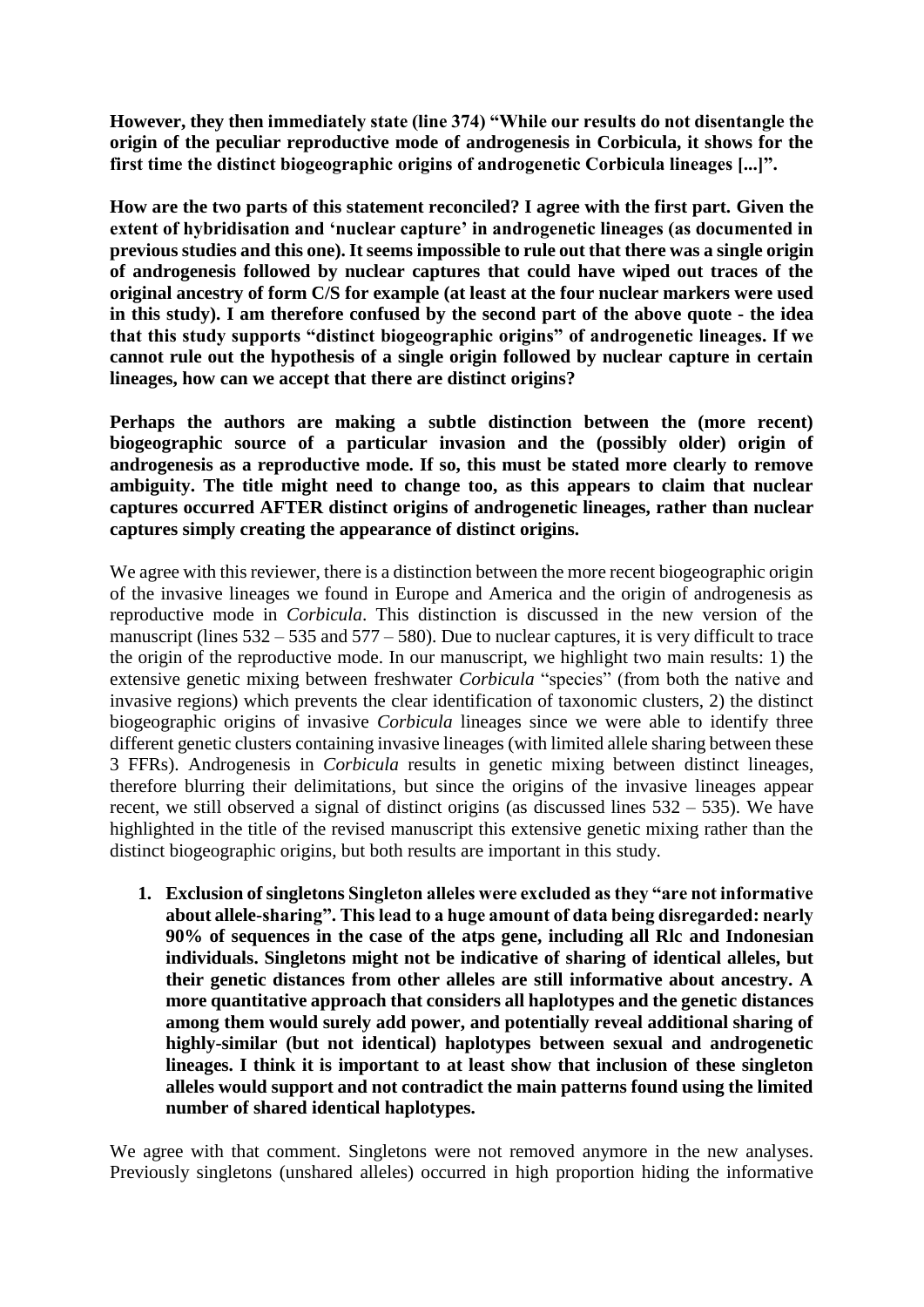alleles. However, the proportion of unshared alleles dropped sharply through allele validation, and the remaining unshared alleles do not hide the signal anymore.

**2. The results section describing Figure 2 only mentions sharing between C/S and A/R forms at 28S in 3 putatively hybrid individuals (line 251-255). However, Figure S3 (Zone A) suggests allele sharing between a larger number of "FFR3" and "FFR4" individuals. Is it right that there are more than 3 putative hybrids? Perhaps some of these are the C/S individuals mentioned later that share alleles with Lake Biwa at the amy gene (line 279)? Why is this not mentioned in the description of Figure 2? Similarly, the paragraph from line 289-293, describing allele sharing between different invasive lineages does not mention the sharing between C/S and A/R at all. I think omitting these findings from the description of results is problematic as it could create the impression the C/S is more distinct than it really is.**

These sections have been completely reworked and the sharing of alleles between FFRs is now consistent and clearly highlighted in Figure 4 and Tables S2, S3. Please find a thorough description of the allele sharing between forms A/R and C/S in the Result section (lines 416 – 426).

**3. Line 325-326. "In this study, the haploweb approach and the conspecificity matrix gave consistent results for all markers tested." This statement is misleading. Firstly, the conspecificity matrix is simply a summary of the Haploweb results and does not represent an independent source of information. Secondly, due to the exclusion of singletons, the placement of many individuals in a particular FFR is supported by only one of the four markers, so these individuals cannot be used to support the argument of consistency across markers. Finally, there are several individuals for which the placement is ambiguous (i.e. zones A and B of Figure S3). I therefore think that this part of the paper needs to be reworded to be more true to the findings.**

This section was reworked entirely, and we have now a very robust allele dataset. Any sentence that would describe the conspecificity matrix as a new source of information has been modified, because indeed it summarizes the Haploweb results (see lines 351 - 426). The singletons were not excluded (see explanation above) and the filtered dataset contains all individuals for which all four markers could be analysed.

**4. Markers Is any information about the independence of the four nuclear markers available? For example, are they on different linkage groups? This would help with interpretation of cases where the results are consistent among markers. Moreover, I think the paper needs to point out that a larger number of markers, such as GBS or WGS data might be able to resolve the questions further. I appreciate the huge effort that must have gone into generating the sequence data for the present study. However, with hindsight I think it is fairly clear that information from just four markers would be unlikely to resolve the origins of androgenesis given the extent of hybridisation in this genus. It would be a shame for future researchers to invest time in generating similar large data sets from a small number of markers just to discover that they lack sufficient power to infer genomic ancestry. Moreover, assuming that there are loci associated with androgenesis, genome-wide sequence**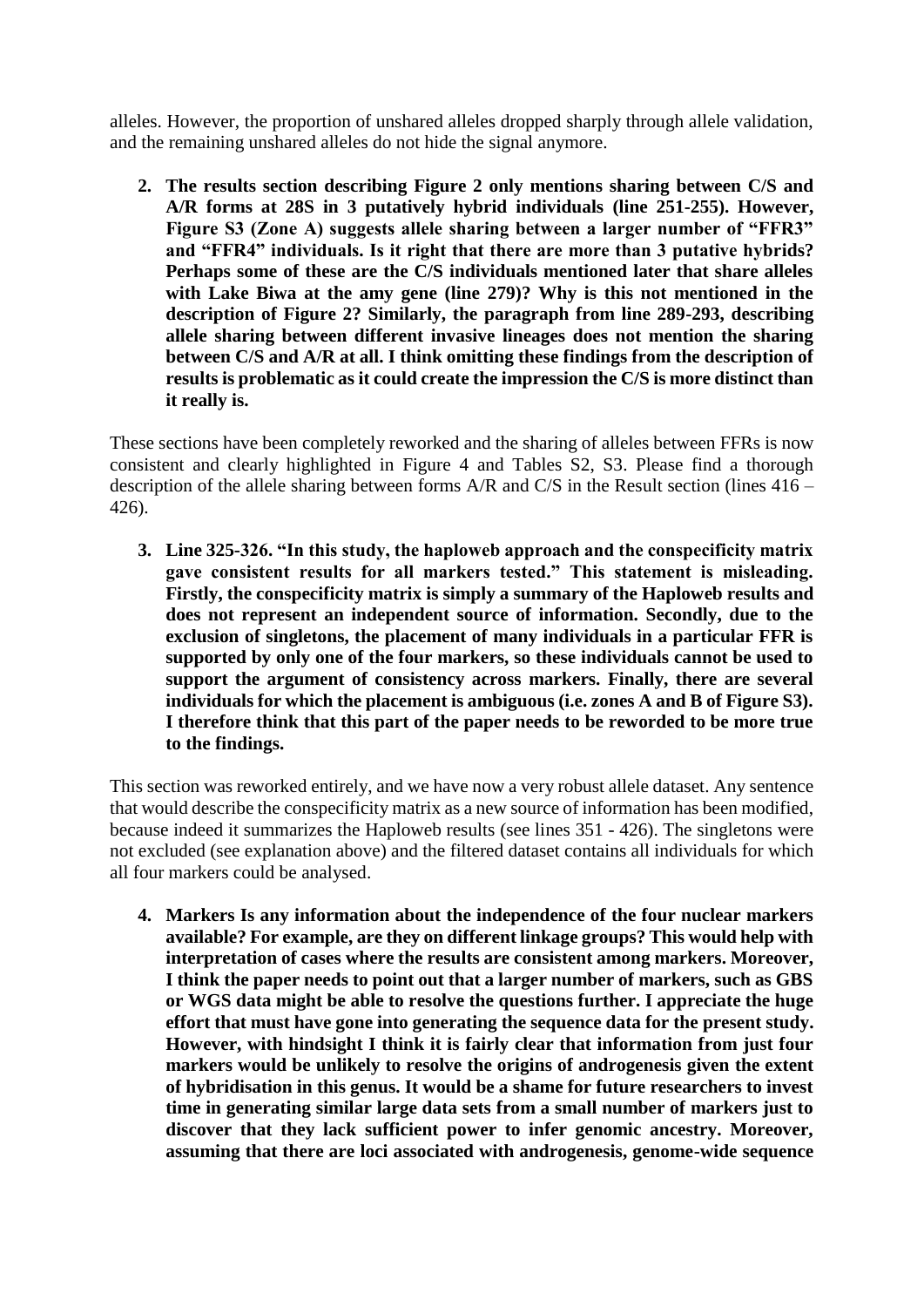## **data would potentially enable future researchers to map these loci through association analysis, which could also shed light on its origins.**

No information is available on the independence of the markers used (there is not yet a genome assembly of *Corbicula*) and the results are not 100% consistent among markers which is briefly discussed in the present manuscript (lines 675 - 685). We also discussed the need to increase the power of further analyses (lines 577 – 580 and 597 - 599) and the next study indeed will include genome wide analyses of hybrids. We thank this reviewer for this interesting comment.

**5. Samples from previous studies Why were previously studied samples, such as those from Iberia (Peñarrubia et al. 2017) and Russia (Bespalayaet al. 2018) not included in this study? Is it simply because they only used 28S and COI markers? Since so many singletons were excluded from the present study, this doesn't seem to be a very strong argument for excluding these potentially interesting populations.**

Given the difficulty to obtain reliable alleles when phasing polyploid individuals – which justified the use of cloning, see the new Supp. Info.  $2$  – we decided to only include in our work sequences for which the raw data (chromatograms) were available, because we need the chromatograms to correctly phase the alleles, validated through cloning for the ambiguous cases.

## **6. Line 342. Since the reproductive mode of the South African individuals was not identified, is it not possible that this represents an invasive population of form C/S rather than a geographic origin?**

Africa belongs to the native range of *Corbicula*, populations there might be (very) old (Pleistocene) and include sexual species but unfortunately this continent is poorly studied for *Corbicula*. The presence of form C/S in Europe is recent (dating from 1980s). The clustering of form C/S with South African individuals rather than with Asian populations (as observed for Form A/R, Rlc and B), suggests a distinct biogeographic origin for this form rather than the presence of the same form on both continents. We cannot however exclude that the South African population is also an invasive lineage and therefore added this in the discussion (lines 551- 558).

**7. I personally find Figure S3 to be a more easily interpretable summary of the Haploweb results than the multiple panels of Figure 2. However it would be even more useful if information about the geographic origin or morphological form, or both of each individual can be included along the axes, rather than simply summarising which groups of individuals fall in each clade.**

Labelling each individual in this figure would not be readable. This figure is ordered based on the conspecificity scores only, which means the individuals are not ordered by geographic origin or morphology. The results in the revised manuscript include both the haplowebs (on the filtered dataset), the conspecificity matrix and the circos, providing complementary information: the haplowebs (Fig. 2 and S2) show the details on allele sharing per marker, the conspecificity matrix highlights the FFR clusterization defined by the CoMa method, and the circos shows the allele sharing between all lineages.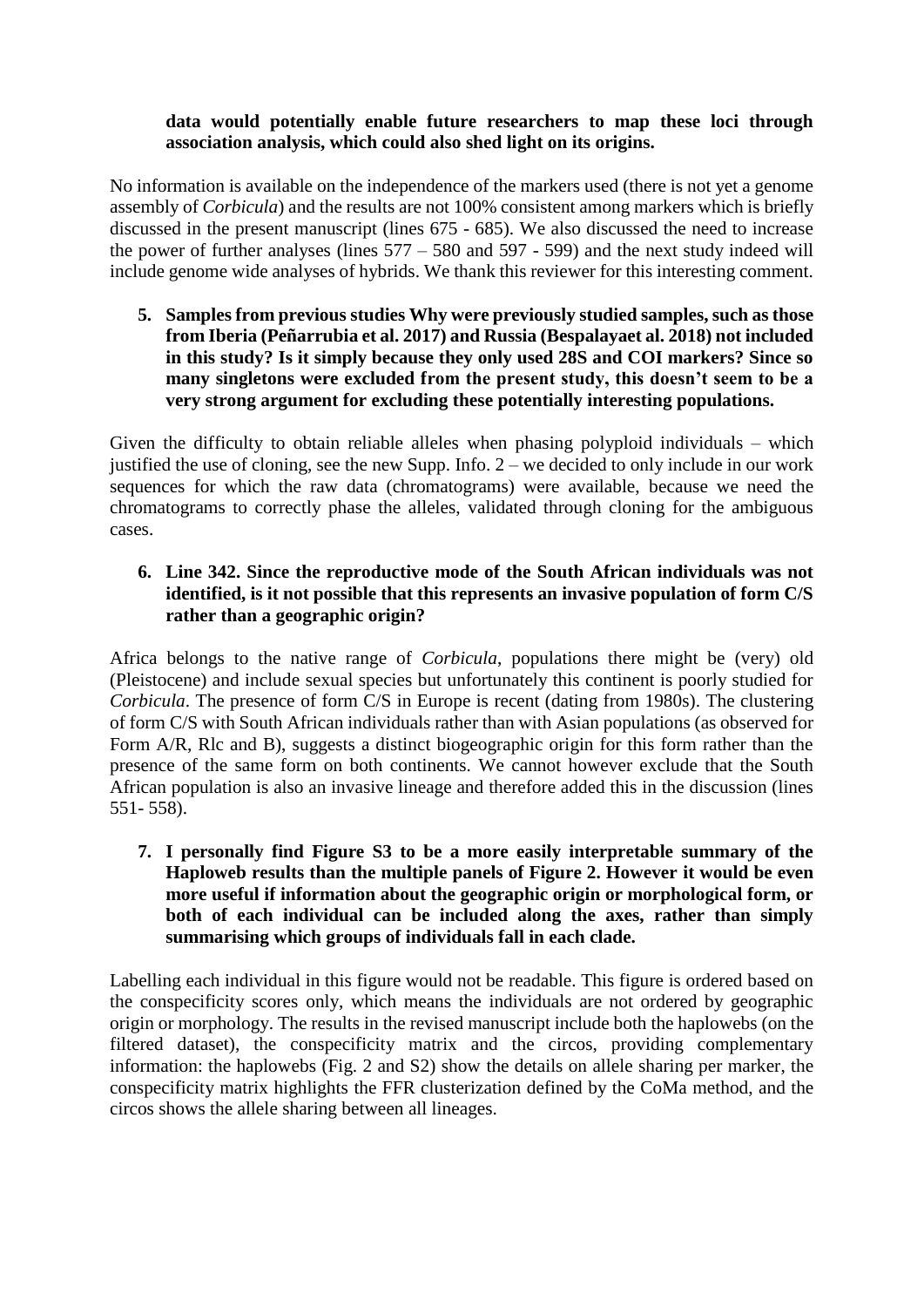## **8. The lines connecting different populations in Figure 3 sometimes differ in width in the two populations. Why is this? I would expect that if 10 alleles are shared between two populations, the line should have width 10 at both ends?**

The width is proportional to the number of occurrences of this allele in each population. The same allele can be found twice in a population but 10 times more in another one. This information was not mentioned explicitly in the legend, it has been added now to be more comprehensive.

**9. Nuclear capture Fertilization by diploid sperm with retention of maternal chromosomes is called nuclear capture in line 59 and simply hybridization in Figure 1b. Is there a clear distinction, and if not, can a single term be used throughout the paper?**

These different terms indeed refer to the same process and are used as synonyms from their first use (line 101) in the new manuscript.

#### **10. Line 111 cites Doyle 1995 for FFRs, whereas Figure S2 cites Doyle 1992. Is this intentional?**

No, this was a mistake and has been changed. Thanks.

## *Reviewed by anonymous reviewer, 2019-05-03 13:48*

**This study investigates the phylogeography of Corbicula clams, a genus that includes both sexual species and asexual relatives. The asexuals have a special reproduction system ("androgenesis") that results in clonal transmission of the paternal nuclear genome, while the formation of both eggs and sperm are still required. Moreover, due to maternal inheritance of mitochondria, phylogenies may show "cytonuclear mismatch" due to "capture" of mitochondria from divergent lineages. Finally, nuclear maternal chromosomes may sometimes be retained, which potentially leads to formation of hybrid nuclear genomes with increased ploidy and to diversity among asexual lineages.**

**The study is carried out carefully and the manuscript is well-written. However, the importance of this work beyond the particular study system is not sufficiently well explained. I can see several potential approaches, which may be taken to place the study in a more general framework. For instance, phylogeographic studies in asexuals with complicated reproduction systems may be addressed in a more general way, and the advantages of the main method for data analysis employed here ("allele sharing") to analyze such systems could be explained more explicitly. The current manuscript, however, is mostly set up from a system-specific perspective. Moreover, several similar studies have been carried out on this system before, and some of the results of the current paper are of confirmatory nature (though being based on a larger sample and more suitable genetic markers than previous studies).**

The manuscript has been rewritten to include the more general framework (see lines 45 - 74 in the introduction and lines 685 - 689 in the discussion). We also highlighted the novelty of our findings compared to previous studies (*e.g.,* lines 510 – 515, and throughout the whole discussion).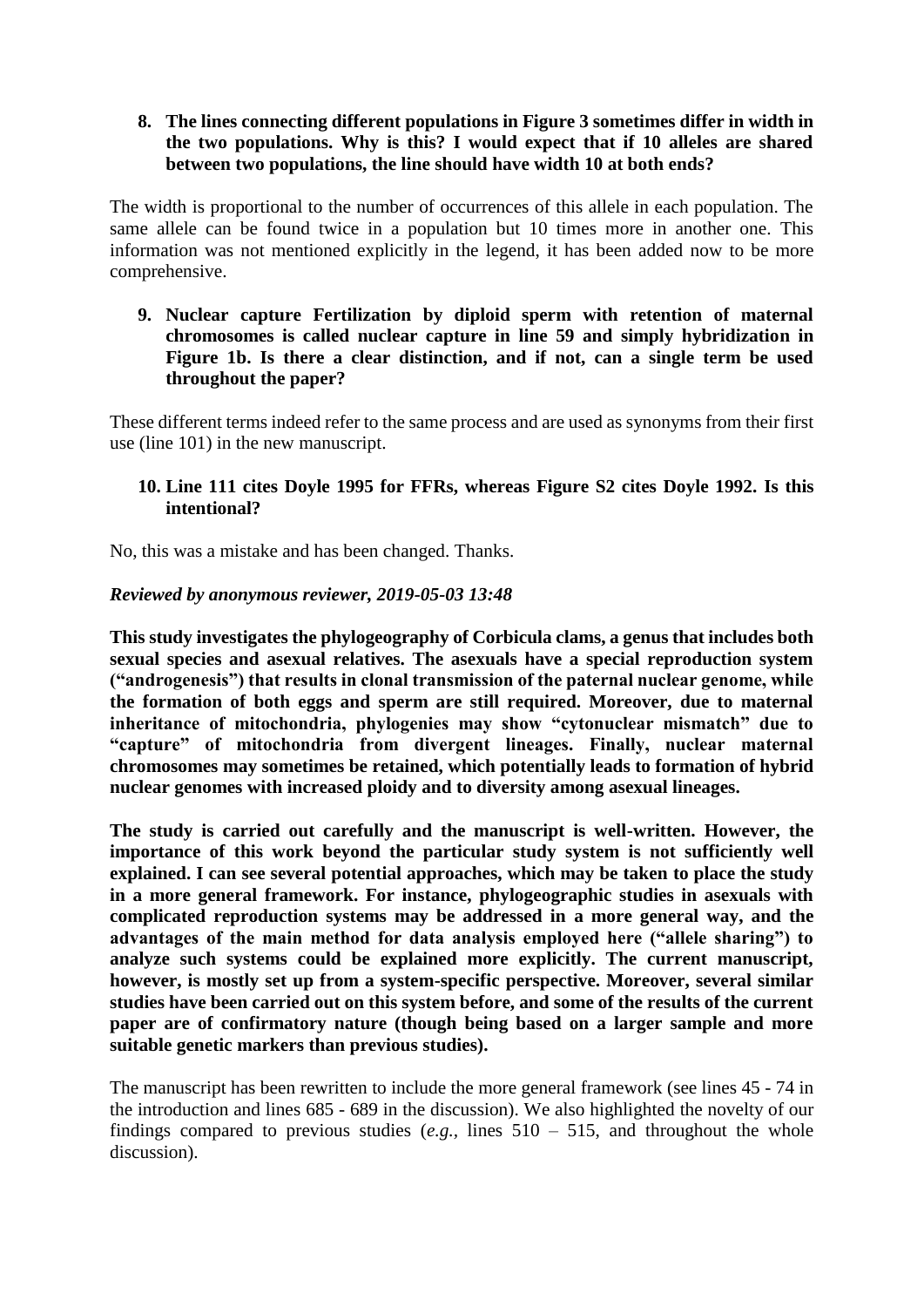**Besides these general remarks on the interest of the manuscript to a general evolutionary readership, I have a few specific comments and suggestions for further improving/clarifying the paper:**

• **L. 132: If mitochondria are inherited maternally but the nuclear genome paternally, assigning "lineage identity" based on mitochondrial data only appears to be questionable.**

We agree with that comment. Mitochondrial barcode COI was formerly used to describe species within the genus *Corbicula*, but in an androgenetic system such as *Corbicula*, using only mitochondrial sequences to delimit these species is not valid. We decided to add these names in lineages descriptions (Table S2, between brackets) to allow a comparison with previous studies but as outlined in the manuscript (lines 630 - 632) we strongly encourage the use of both nuclear and mitochondrial markers in *Corbicula* to identify lineages. One of our main messages is to challenge this lineage identification method because of the extensive genetic mixing between distinct genetic lineages.

• **L. 173: Triploidy is not necessarily expected to lead to triple peaks on chromatograms because the SNPs between the three haplotypes are not necessarily at the same site. More generally, some clarification on the ploidy of the investigated asexuals would be welcome.**

We agree with this reviewer. This section on ploidy results was completely reworked. The ploidy was not studied by itself, but can be partially estimated from the number of alleles retrieved in each individual. This information is accessible in Tables S2-3 and we outline in Supp info 2 how triploid alleles were included in the allele sharing analysis.

## • **L. 177: Were all cloned individuals asexuals? Were they triploid but only two haplotypes were found?**

The number of samples that were verified through cloning was increased, with 20 to 30 clones per individual. We cloned individuals for which the haplotypes were doubtful based on direct sequencing. This information has been added to Table S2. Some cloned individuals are asexual (androgens based on sperm morphology) but for some, the reproductive mode is unknown. We added a supp. Info. 2 to clarify the phasing on triploids. As no direct measure of ploidy was made in this study, triploids were detected based on the occurrence of more than two alleles. The occurrence of triploid individuals with only two haplotypes is likely but unknown.

• **L. 199: It would appear to be better to exclude COI from these analyses (or analyze COI separately) because it is expected to follow a different inheritance pattern.**

We agree with this comment. The conspecificity matrix (Fig. 3) was redone, and appears to be clearer and easier to interpret with only the 3 nuclear markers. We decided to analyse COI separately, using a new analysis (KoT analysis) which is described in the methods. These two results are represented separately on the haplowebs, allowing an easy comparison of nuclear and mitochondrial markers because indeed their inheritance history is different. Thanks for this interesting comment which improved the clarity of our results.

• **L. 216: Please state whether these analyses were carried out on all data or on the data where singleton SNPs or singleton haplotypes were removed (which in both**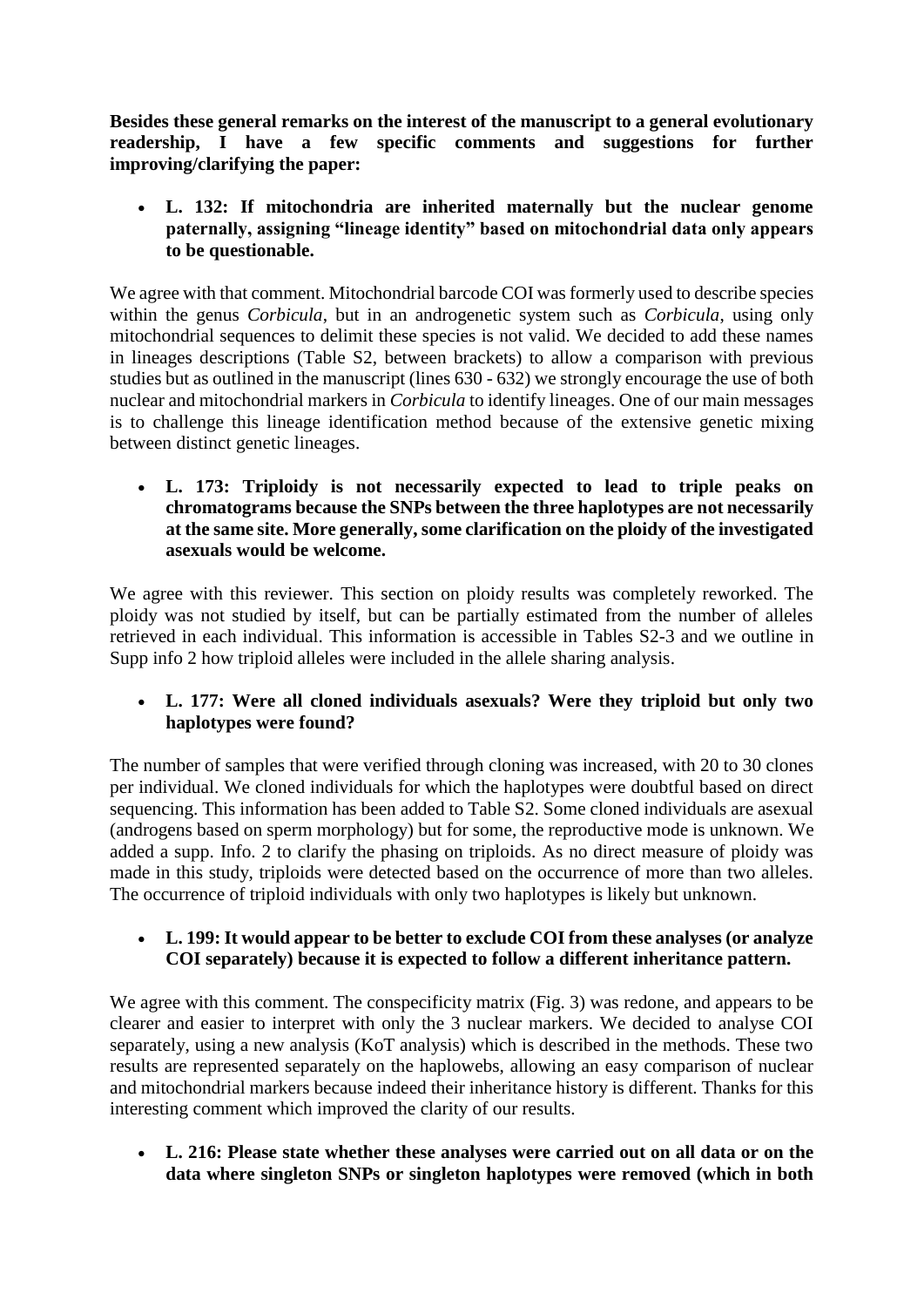## **cases would further underestimate diversity). In addition, some information on how triploids were analyzed would be welcome.**

Singletons were not removed anymore in the latest analyses. Previously singletons (unshared alleles) occurred in high proportion hiding the informative alleles. However, the number of singleton alleles have dropped dramatically through allele validation and the remaining unshared alleles do not hide the signal anymore. Genetic diversity was calculated on the entire populations, including all alleles independently of the occurrence of triploids. More information on the analysis of polyploids is available in Supp. Info 2.

• **L. 230: May the higher homozygosity of locus atps be explained by null alleles? Presumably "homozygous" in triploids indeed means that all three alleles are identical. Hence one may expect lower homozygosity rates in triploids. It may thus be good to split sexual and asexual lineages for these analyses.**

This point is discussed on the lines 645 - 649. The reproductive mode is unknown for several lineages, we therefore decided not to split asexuals and sexuals in this analysis. Notice these values have been edited based on the new analyses (line 347-349).

• **L. 234: Same remark as above: combining all four markers, including the mitochondrial one, does not seem safe for asexuals.**

The analyses of nuclear and mitochondrial data have been separated. Thanks for this comment.

• **L. 264 and throughout the manuscript: Clarify what "singletons" refer to, haplotypes or SNPs.**

As this notion seemed misleading and we removed singletons from our new data analysis (see explanation above). The new dataset is robust and has clarified this singleton aspect.

• **L. 422: Again, some more concrete information on ploidy seems necessary to understand what is meant here (currently the paper says that no individuals with three alleles were identified, but this seems to be contradicted here).**

This section has been modified. Occurrence of more than two alleles in a given individual can be visualized in Tables S2-3.

## *Reviewed by anonymous reviewer, 2019-05-05 20:57*

**This study seeks to better understand the origin of the genetic diversity observed in different asexual lineages of Corbicula clams. The authors investigated the pattern of allele sharing between different asexual lineages and related sexual species using a collection of individuals sampled worldwide. They identify three distinct genetic clusters containing asexual lineages with different biogeographic origins. Generally, I found the approach of using haplowebs to clarify the relationships among the different lineages very interesting. However, I found that some parts of the manuscript were hard to follow, especially for readers that are not familiar with this system. I provide below major and minor comments that I hope will help improve the manuscript and making it more accessible to a general audience.**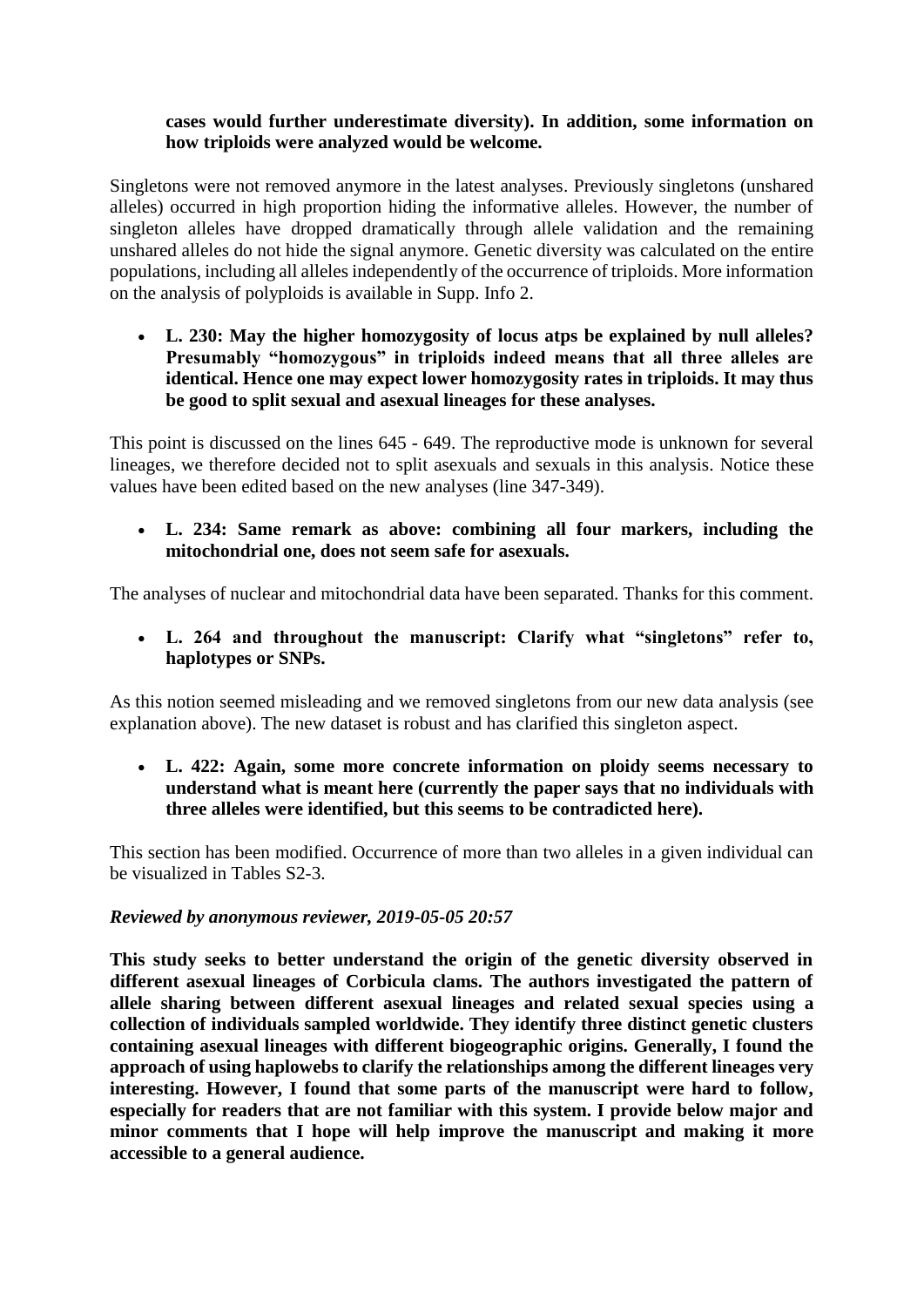#### **Major comments:**

**1/ I found that some basic information regarding androgenesis in this species was missing. This type of information is important as the authors rely on particular assumptions for their haploweb analysis and as this could help interpreting their data. For example, it is unclear whether self-fertilization in androgenetic individuals involves haploid or diploid sperm and whether recombination can occur between homologues (L 42). The authors could also better explain the mode of reproduction of polyploid individuals. For example, in Fig. 1b would the resulting triploid individual produce only haploid gametes with a blue chromosome and diploid gametes with red chromosomes? The authors do not discuss the fact that they do not detect more than two alleles in samples that could potentially be polyploid (L 173). Does that mean that triploids only arise through self-fertilization of diploid or triploid individuals and not through outcrossing with other lineages?**

The introduction has been modified including a more general context (lines 45 - 74), we hope it is more accessible to a general public. All the information known on *Corbicula* androgenesis has been included in the introduction. Androgenetic lineages in *Corbicula* appear to produce only unreduced spermatozoa (no haploid sperm), that seem to be used for both crossfertilization or self-fertilization. Crossing-over can probably still occur during gamete production, but this was never studied or shown; this point is discussed (lines 682 - 683). In our new analyses, we detected more than 2 alleles in some individuals, this is outlined in tables S2- 3 and in the supp info 2, we clarify how these triploid alleles were included in our analysis.

**2/ I found that the authors could better explain how recombination between distant haplotypes in sexual or asexual individuals could affect their results. I am not familiar with the haploweb approach, but this seems to be an issue to me. The authors did check for the absence of chimeric sequences and for the validity of their method by performing both cloning and direct sequencing on 5 individuals. However, no information is provided on the way these individuals were chosen. To make a stronger point, I guess I would have chosen individuals from a diverse sexual population such as Lake Biwa, rather than from asexual populations from Europe or America (L177). Also, the authors did not provide the number of clones sequenced per individual. I thought that "(done twice)" meant that they only sequenced two clones per individuals, which seems an unreasonably low number.**

We agree with this comment and we have improved our entire cloning analysis, having added additional cloning data in the revised manuscript and having verified through different approaches all ambiguous alleles (see Supp. info 2). This information is presented in Table S2. Between 20 and 30 clones were sequenced for each individual of the present work. The selection of individuals for cloning in each population was based on phasing difficulties with direct sequencing chromatograms only (see Supp. Info 2), to confirm each allele for each nuclear marker.

#### **3/ I guess the invasive asexual lineages have a very different demography compared to the non-invasive ones. Would it be possible to compare the structure of haplotype networks for these two types of lineages?**

The invasive and native lineages share alleles, it would therefore seems inappropriate to separate those lineages in our analyses. In our manuscript, we highlight two main results: 1) the extensive genetic mixing between freshwater *Corbicula* "species" (from both the native and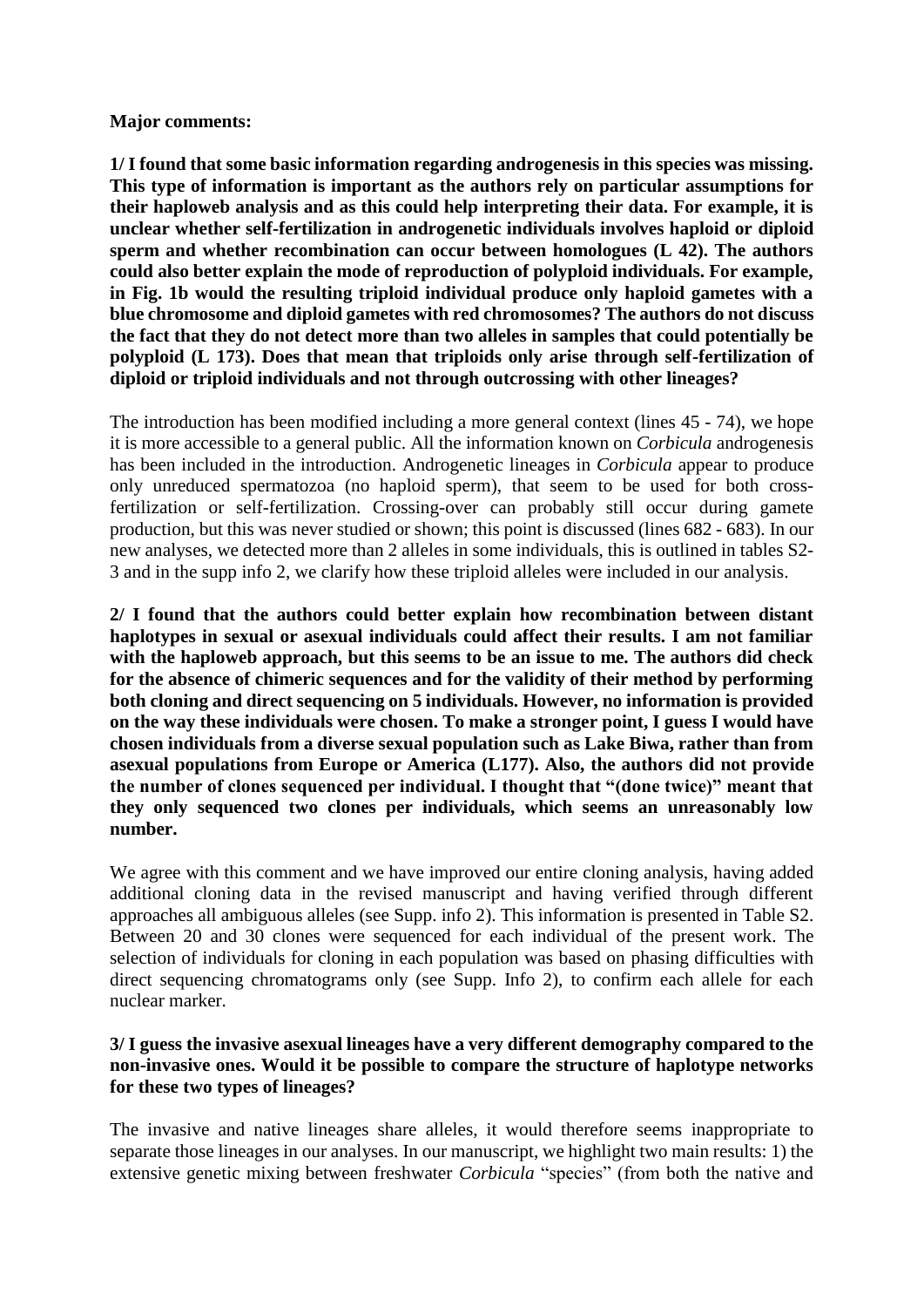invasive regions) which prevents the clear identification of taxonomic clusters, 2) the distinct biogeographic origins of invasive *Corbicula* lineages since we were able to identify three different genetic clusters containing invasive lineages (with limited allele sharing between these 3 FFRs).

## **L 21: Maybe define "all-male asexuality" as this term is does not really say more than "androgenesis".**

We agree this is not self-explanatory. This term is not used anymore in the new manuscript.

## **L25-27: These two sentences are not very clear.**

This section was completely modified.

**L62-119: I find this section hard to follow. Adding a figure with a map would help simplify the text, using a color code similar to the one in Fig. 2 would be useful. I would suggest streamlining this section by listing the different androgenetic lineages and where they are found so that the reader can understand that some forms are invasive (A/R, B, Rlc and C/S) and some others are not (e.g. Vietnam).**

This section was modified in the revised manuscript (lines 129 - 150) to make this point clearer.

## **L 97: "Nuclear capture between androgenetic and divergent sympatric sexual or androgenetic lineages"?**

This sentence was rewritten.

## **L126: "form" is a bit obscure, maybe it would possible to be more specific and to mention if these taxa are defined based solely on morphological data or on both morphological and genetic data.**

We agree these notions of lineages and forms are confusing. We tried to clarify this in the manuscript (lines 127 - 135) while still retaining the nomenclature used in the Pigneur papers.

## **L 163: How would the strong departure from Hardy-Weinberg (high number of heterozygous loci in asexual lineages) affect the phasing?**

With a statistical-based phasing (such as the use of PHASE software only, see Supp. Info 2), this could indeed be an issue. This is also for this reason that we increased the number of samples that were controlled via cloning (see Table S2).

## **L 256 "and C. fluminalis africana away from FFR4 individuals?**

This sentence was modified.

## **Fig. 2: I found the captions not very informative. Maybe you could explicitly mention the androgenetic lineages and the sexual species in the caption?**